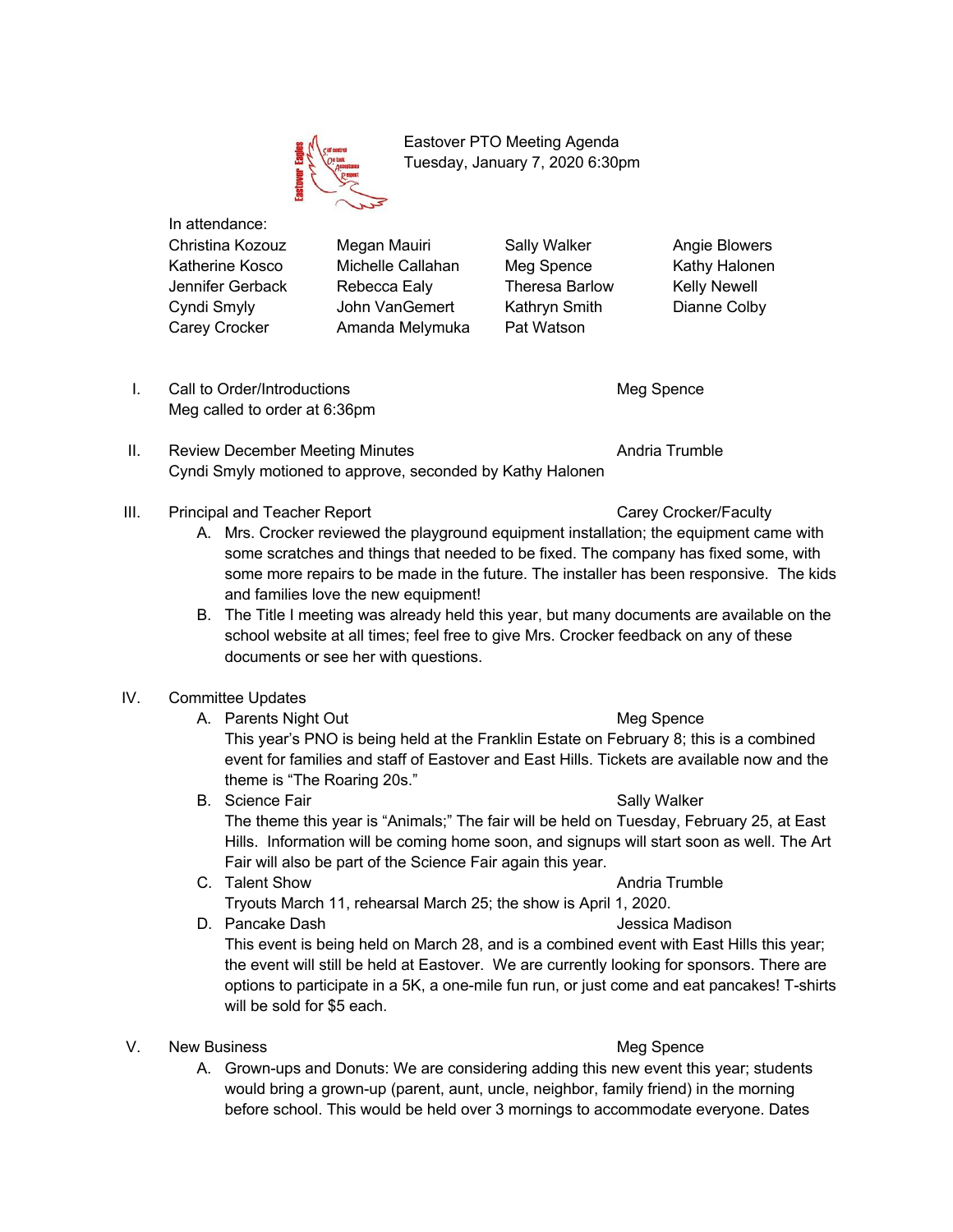being considered are February 19-21; March 4-6. The group felt February 19-21 would be best.

- B. Penny wars: April 27-May 1 (tentative dates)
- VI. Superintendent Introduction/Dialogue Pat Watson

- A. Mr. Watson began by introducing himself; he's spent 26 years at West Bloomfield High School and is excited to be at Bloomfield Hills Schools.
- B. He plans to spend 30 minutes with each administrator and will shadow a student for a day in each school.
- C. Social media: twitter Bhswatson
- D. He addressed the situation at the high school that happened before Christmas; mistakes were made but they are being corrected. An email communication went out earlier tonight.
- E. His 90-day plan is to meet community members and students, listening and learning.
- F. The community asked him these questions:
	- 1. Q: What is the toughest thing facing the district right now? A: It's getting a bond scheduled and passed. The elementary schools are literally falling apart and are so outdated.
	- 2. Q: What is the thing you want to do in the first 6 months? A: Listen and learn, and then work on the district's strategic plan.
	- 3. Q: What difficulties are you expecting as an outsider to the district? A: You don't know what you don't know; this is why I plan to shadow students and get to know the buildings.
	- 4. Q: Do you know if the district is looking at a developmental kindergarten program?

A: Mrs. Crocker answered that she is putting a team together to investigate this, and Eastover may pilot this program in a few years.

## VII. Bond Initiative Update Meg Spence

- A. Meg shared the following summary of the Scope & Design Committee's work to date:
	- 1. The BHS building and grounds department conducted a study to determine the immediate needs of the middle and elementary schools, which totaled \$33M over the next 3 years.
	- 2. Instead of asking for a millage for this, which would simply bring our schools up to par with their current state (e.g., new water boilers, fix roofs, replace tiles, same 1960's buildings), the Board of Ed agreed to explore what it would look like to make our schools state of the art.
	- 3. Our buildings currently face several issues, including but not limited to:
		- **Overcrowding**
		- deteriorating structures
		- small cohorts that limit academic & athletic offerings
		- lack of up to date security
		- congested transportation
		- grade appropriateness
		- staff who travel among several buildings
		- inequitable opportunities
	- 4. A group of people, including district staff, BOE members, principals, school staff, parents, and community members without students in our schools across the district were selected to form the Scope and Design Committee.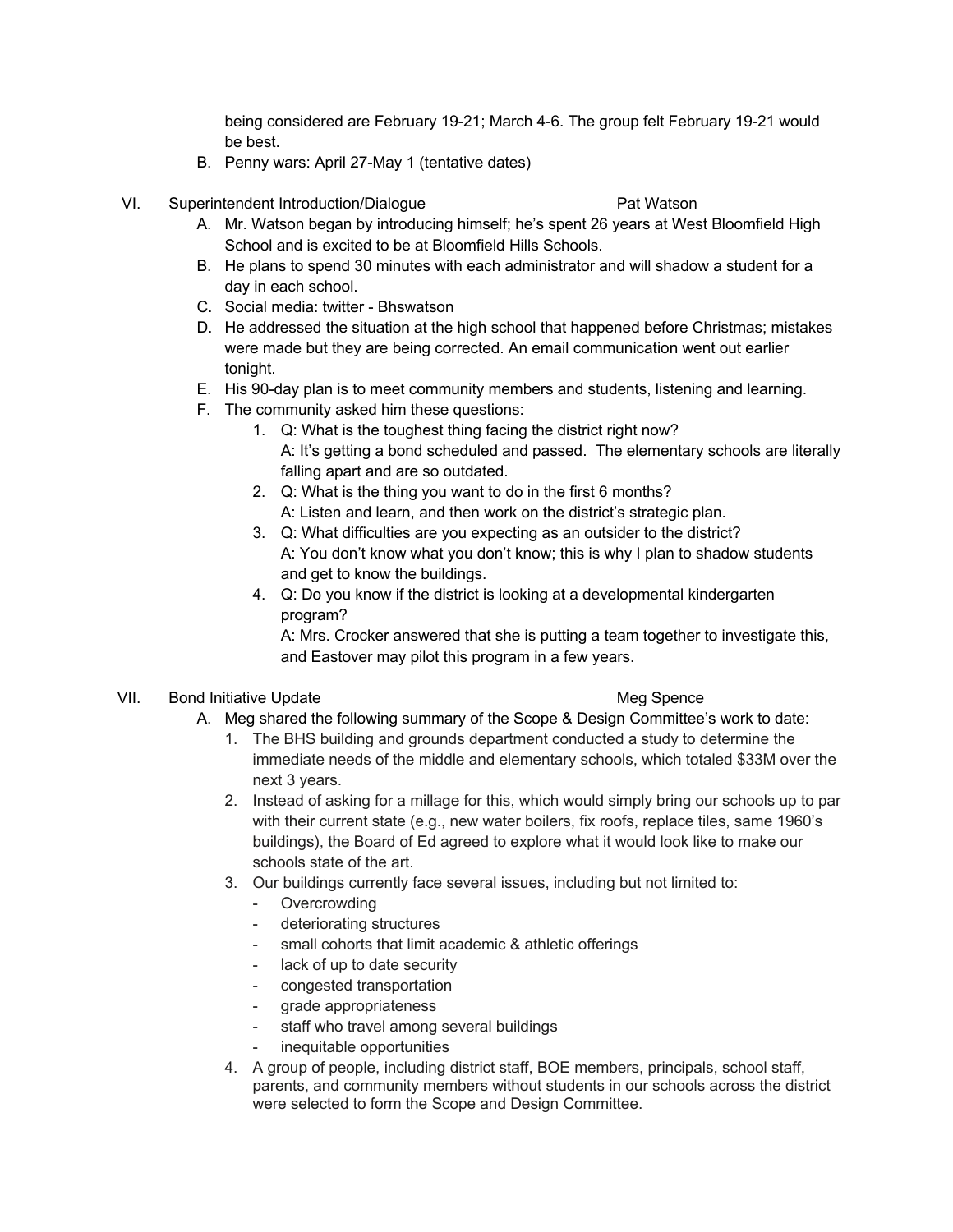- 5. They met for 2 months to discuss different options to restructure, redesign, and redistrict our middle and elementary schools.
- 6. After several iterations, none of which seemed sufficient, the group gave its feedback and asked the Building and Grounds committee to go back to the drawing board. Six weeks later they came back with a new design that, for the first time, everyone agreed upon.
- 7. The design was presented to the Board at their last meeting. They will have one more meeting on 1/16 to ask questions about the design and plan. The Building and Grounds committee will be charged with answering these questions by 1/27, at which time the board will vote on 2 things: should we move forward with this plan, and should this millage request go on a May ballot?
- 8. In the meantime, a group of parent advocates will be meeting next week on 1/14 to discuss next steps. Several of these people are from the Scope and Design Committee, but this meeting and all future parent meetings are open to anyone who wants to join. The intent of this meeting is to plan and organize a strategy to get word out to the community. This meeting is not organized by the district, as district employees are not allowed to participate in this kind of work.
- B. Next, the plan the committee came up with was reviewed: 2 middle schools (North and South); East Hills would become an elementary school (K-5); Eastover would become a preschool; Conant remains the same; Lone Pine closes – those students would go to West Hills; Way remains the same; redistricting would take place but lines have not been drawn yet.
- C. These questions were raised about the plan:
	- 1. In the recent past, Plante Moran provided forecasting information to our district that indicated school-aged populations were decreasing, when in fact they did just the opposite. The forecasting information we are using now is also from Plante Moran. How can our community trust that this data is accurate? Have we (the district) employed any other consulting company to conduct a similar study to ensure the results are the same? If not, why, and would it be possible to have this done?
	- 2. Aside from anecdotal information that each of us has from our own education, what does research show is the "best" or "right" number of students in an elementary school? In a middle school?
	- 3. Address the decision to sell Hickory Grove and Pine Lake.
	- 4. What is the suitability of EH and WH to be used as elementary schools? When will teachers and staff have input on this?
	- 5. What is the plan for the Fox Hills and Lone Pine facilities? Will they be retained for a "just in case" scenario? (e.g., mandatory preschool, influx of more elementary aged students)
	- 6. Can we confirm that this plan does NOT include downsizing of staff and positions will not be lost?
	- 7. What are the problems and how does this plan address them? What will be different about each school that we can highlight to the community?
	- 8. What is the timeline? People want to know if this will affect their family or not.
	- 9. Is there enough room at the high school?
	- 10. Can we have access to an updated tax increase per household chart?
	- 11. What are things that people DON'T like about the new high school? It's imperative to get insight about what could be improved this time around.
	- 12. What are the direct community benefits? Will there be programs at Lahser, Bowers, Nature Center, etc.?